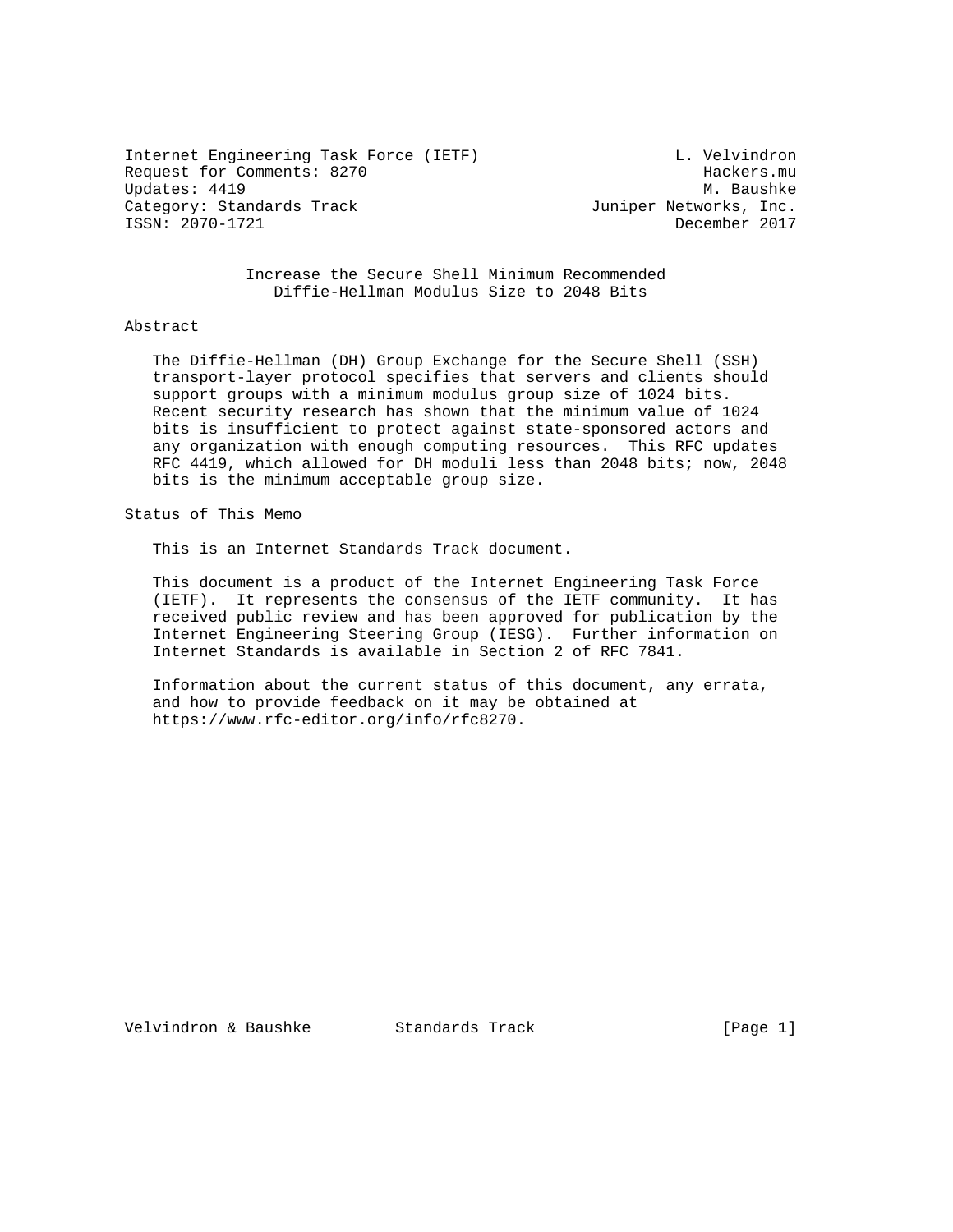## Copyright Notice

 Copyright (c) 2017 IETF Trust and the persons identified as the document authors. All rights reserved.

 This document is subject to BCP 78 and the IETF Trust's Legal Provisions Relating to IETF Documents (https://trustee.ietf.org/license-info) in effect on the date of publication of this document. Please review these documents carefully, as they describe your rights and restrictions with respect to this document. Code Components extracted from this document must include Simplified BSD License text as described in Section 4.e of the Trust Legal Provisions and are provided without warranty as described in the Simplified BSD License.

Table of Contents

|  | 5. Security Considerations 4  |  |
|--|-------------------------------|--|
|  |                               |  |
|  |                               |  |
|  | 7.1. Normative References 4   |  |
|  | 7.2. Informative References 4 |  |
|  |                               |  |
|  |                               |  |

# 1. Introduction

 [RFC4419] specifies a recommended minimum DH modulus group size of 1024 bits. It also suggests that in all cases, the size of the group needs to be at least 1024 bits. This document updates [RFC4419] so that the minimum recommended size is 2048 bits. This recommendation is based on recent research [LOGJAM] on DH group weaknesses. This minimum DH group size may need to be increased to 3072 for forward looking users.

# 2. Requirements Language

 The key words "MUST", "MUST NOT", "REQUIRED", "SHALL", "SHALL NOT", "SHOULD", "SHOULD NOT", "RECOMMENDED", "NOT RECOMMENDED", "MAY", and "OPTIONAL" in this document are to be interpreted as described in BCP 14 [RFC2119] [RFC8174] when, and only when, they appear in all capitals, as shown here.

Velvindron & Baushke Standards Track (Page 2)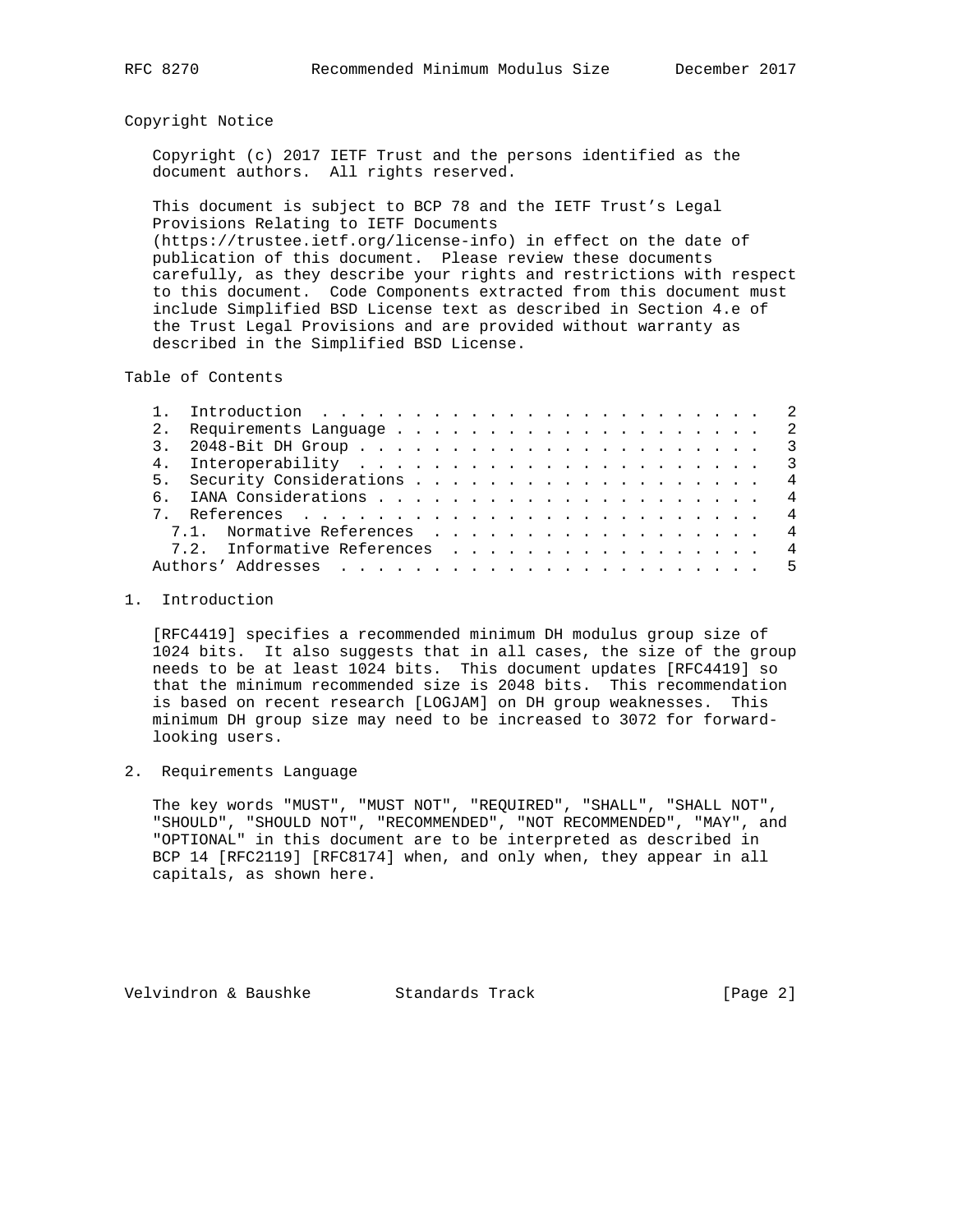#### 3. 2048-Bit DH Group

 Recent research [LOGJAM] strongly suggests that DH groups that are 1024 bits can be broken by state-sponsored actors and any organization with enough computing resources. The authors show how they are able to break 768-bit DH groups and extrapolate the attack to 1024-bit DH groups. In their analysis, they show that breaking 1024 bits can be done with sufficient computing resources. This document provides the following recommendation: SSH servers and SSH clients SHOULD support groups with a minimum acceptable group size of 2048 bits for the "min" value of the SSH\_MSG\_KEY\_DH\_GEX\_REQUEST client message given in [RFC4419]. Further, SSH clients SHOULD be able to send a value of 3072 bits for the preferred acceptable group size "n" in the SSH\_MSG\_KEY\_DH\_GEX\_REQUEST message.

 [RFC4419] specifies a recommended minimum size of 1024 bits for k, which is the modulus length of the DH group. It also suggests that, in all cases, the size of the group needs be at least 1024 bits. This document updates [RFC4419] as described below:

- o Section 3, paragraph 9: Servers and clients SHOULD support groups with a modulus length of k bits where  $2048 \le k \le 8192$ . The recommended minimum values for min and max are 2048 and 8192, respectively. Setting k to 3072 SHOULD be possible, as the need may arise in the coming years.
- o Section 3, paragraph 11: In all cases, the size of the group SHOULD be at least 2048 bits. Setting the group size to 3072 SHOULD be possible, as the need may arise in the coming years.
- 4. Interoperability

This document keeps the following requirement from [RFC4419]:

 The server should return the smallest group it knows that is larger than the size the client requested. If the server does not know a group that is larger than the client request, then it SHOULD return the largest group it knows.

Also, it updates the subsequent sentence as follows:

 In all cases, the size of the returned group SHOULD be at least 2048 bits. Setting the group size to 3072 SHOULD be possible, as the need may arise in the coming years.

Velvindron & Baushke Standards Track (Page 3)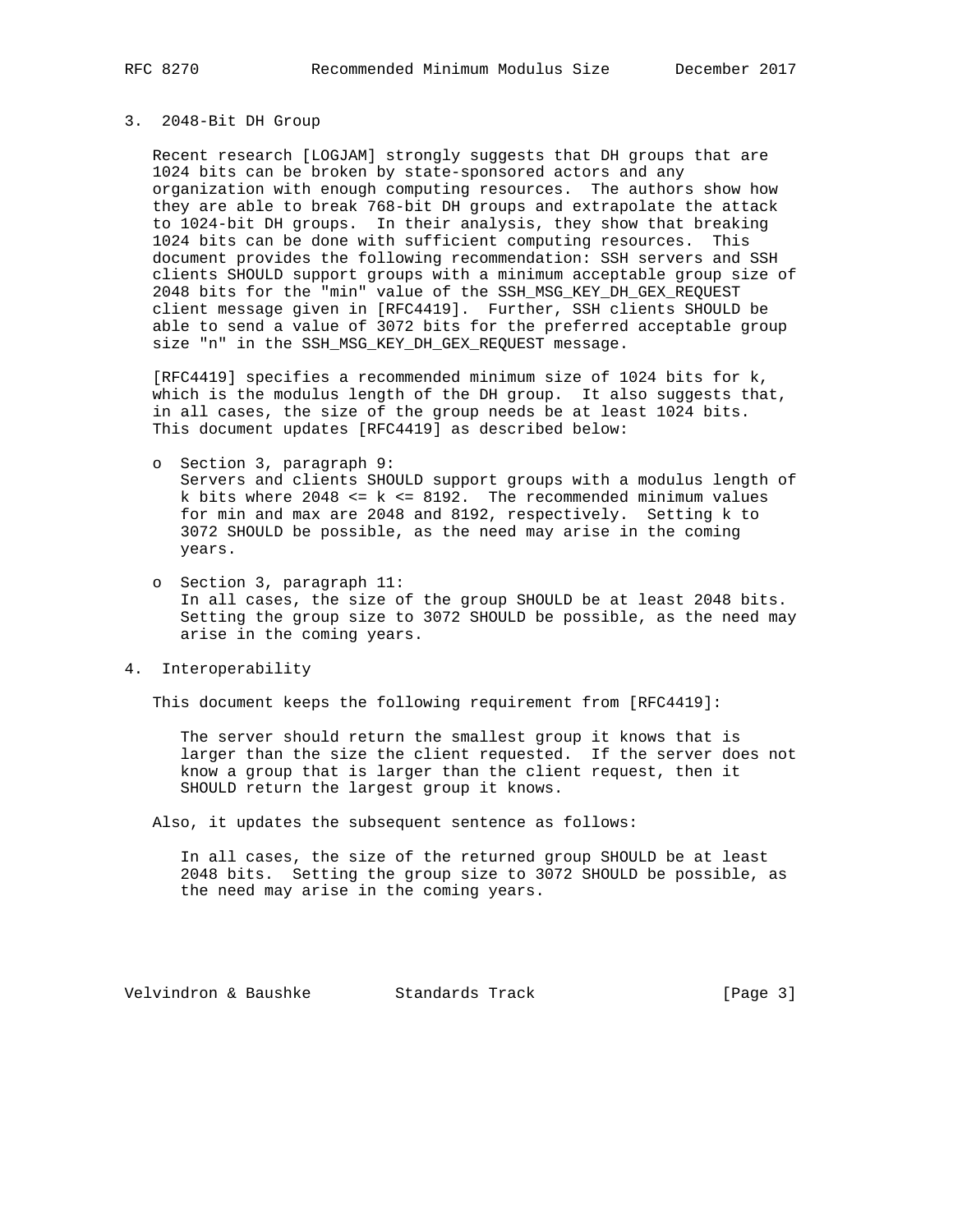### 5. Security Considerations

 This document discusses security issues of DH groups that are 1024 bits in size, and formally updates the minimum size of DH groups to be 2048 bits. A hostile or "owned" SSH server implementation could potentially use backdoored DH primes using the methods described in [Backdoor-DH] to provide the g and p values to be used. Or, it could just send the calculated secret through a covert channel of some sort to a passive listener.

 A malicious client could cause a Denial of Service by intentionally making multiple connections that are less than 2048 bits in size. Therefore, operating systems SHOULD NOT log DH groups that are less than 2048 bits in size, as it would create an additional attack surface.

6. IANA Considerations

This document does not require any IANA actions.

- 7. References
- 7.1. Normative References
	- [RFC2119] Bradner, S., "Key words for use in RFCs to Indicate Requirement Levels", BCP 14, RFC 2119, DOI 10.17487/RFC2119, March 1997, <https://www.rfc-editor.org/info/rfc2119>.
	- [RFC4419] Friedl, M., Provos, N., and W. Simpson, "Diffie-Hellman Group Exchange for the Secure Shell (SSH) Transport Layer Protocol", RFC 4419, DOI 10.17487/RFC4419, March 2006, <https://www.rfc-editor.org/info/rfc4419>.
	- [RFC8174] Leiba, B., "Ambiguity of Uppercase vs Lowercase in RFC 2119 Key Words", BCP 14, RFC 8174, DOI 10.17487/RFC8174, May 2017, <https://www.rfc-editor.org/info/rfc8174>.
- 7.2. Informative References

[Backdoor-DH]

 Wong, D., "How to Backdoor Diffie-Hellman", Cryptology ePrint Archive Report 2016/644, June 2016, <http://eprint.iacr.org/2016/644.pdf>.